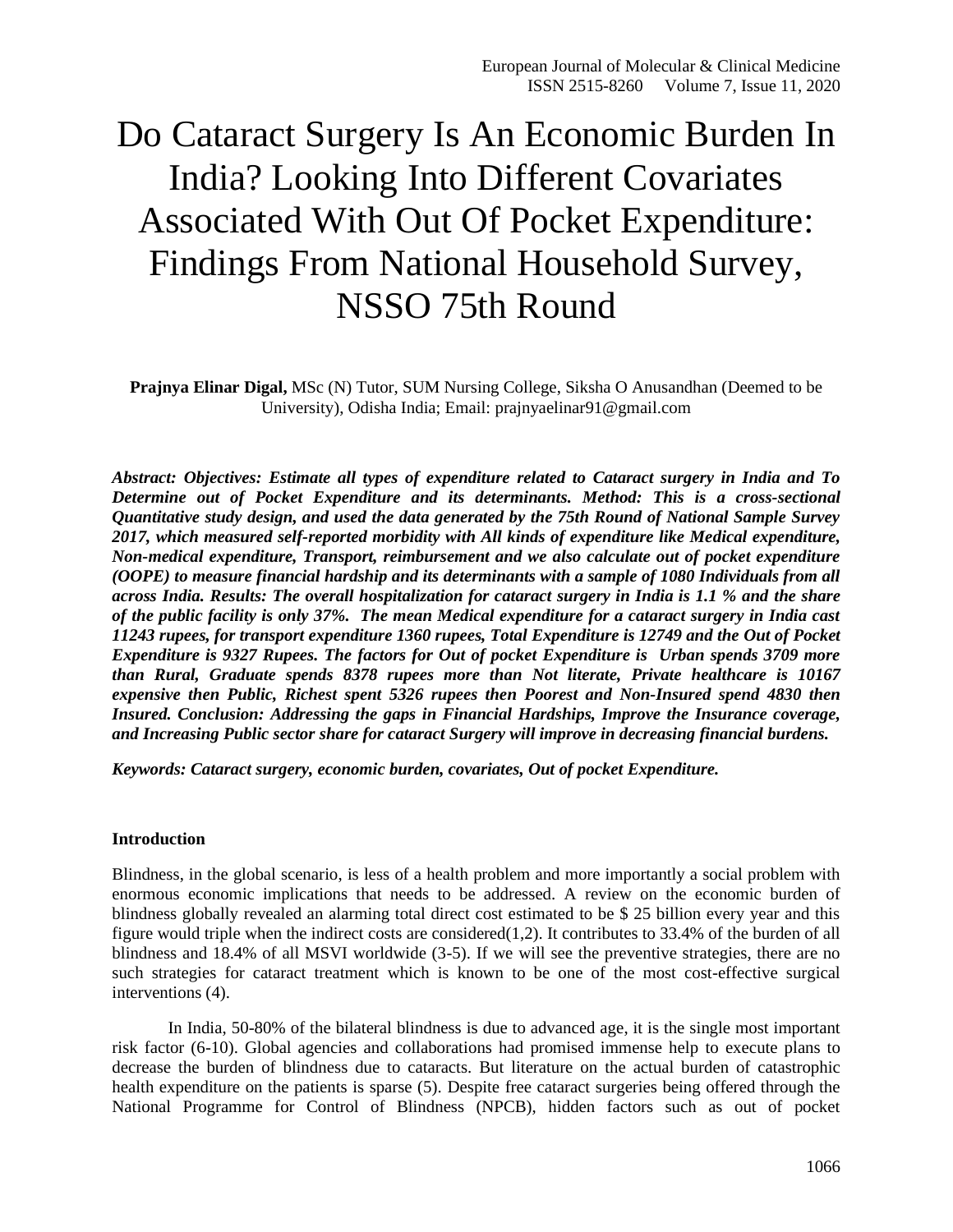expenditures(OOPEs) may be one of the main barriers to accessing appropriate eye care facilities by our population (11,12).

Socio-economic status is a significant barrier for cataract surgery. For this, it became a barrier for those who are indicated to undergo this type of surgery in developing countries (2). The various risk factors such as poor socioeconomic status, transportation facility, gender, lack of awareness, affordability (12, 13). Several vulnerable groups such as aged cataract affected persons in the developing countries including India may not be financially independent. It has been seen that the effective rate of reducing cataract backlog is not limited to surgery but social things such as education, economical status, occupation of patients, or their guardians or family members (2).

Effective implementation of Universal Health Coverage (UHC), together with equity in access and financial protection can be the only long term solution to the persisting problem (15). There have been large surveys looking at the prevalence and causes of blindness across different states in the country but the need of the hour is a disaggregated data at the district level for OOPE realistic planning and infrastructure development (16). This study aims to address the determinants and risk factors of catastrophic health expenditure from the data of patient's profiles of NSSO  $75<sup>Th</sup>$  round held in 2017 July. We are hopeful that useful insights from this study will help in revising the existing health policies on cataract surgeries and consider effective steps to reduce the economic burden on patients in the future.

### **Methodology:**

This is a cross-sectional Quantitative study design and used the data generated by the 75th Round of National Sample Survey 2017, which measured self-reported morbidity with All kinds of expenditure like Medical expenditure, Non-medical expenditure, Transport, reimbursement and we also calculate out of pocket expenditure (OOPE) to measure financial hardship and its determinants with a sample of 1080 Individuals from all across India. This survey contains socio-economic variables like household and individual characteristics with proportion hospitalization, acute illness, chronic illness, type of provider, expenses (Hospitalized-Non Hospitalized), and Insurance status. This present study used only hospitalization cases with cataract surgery and their expenses (medical and non- medical) Medical expenditure includes doctor's/ surgeon's fee, medications fees, various analysis like blood and radiological tests charges, hospital fees other expenses such as (attendant charges, physiotherapy, personal medical appliances, blood, oxygen, etc.) and in non-medical expenses transport (Rs.) other nonmedical expenses experienced by the patient like (registration fee, food, transport) for others, expenditure on the escort, lodging charges, etc. The outcome variable OOPE has been adopted from Wag staff and Doorslaer, in the World Bank document.

### **Study Variables:**

Dependent variable OOPE has been calculated by : Total expenditure (Medical and Non Medical expenditure) minus reimbersment amount. Indipendent variables are in the study : Place (Rural and Urban, age ( Upto 60 Years and Above 60 Years) ,Gender (Male and Female) ,caste (Schedule Tribe, schedule Caste , Other Backward caste and Others) , Education (Not literate ,primary ,middle school, secondary , higher secondary and Graduation), occupation (formal sector jobs, informal sector jobs , self employed and others), marital status (never married, Currently married , Widow and separated) , per capita household expenditure quintile (Poorest, Poor, Middle , Rich and Richest), Insurance (Insurance holder and not Insured) and Indian Regions (North, Northeast, East, Central , west and South)

### **Results:**

Table 1: Socio-economic and demographic characteristics of persons with cataract surgery, India, 2017 **Variables**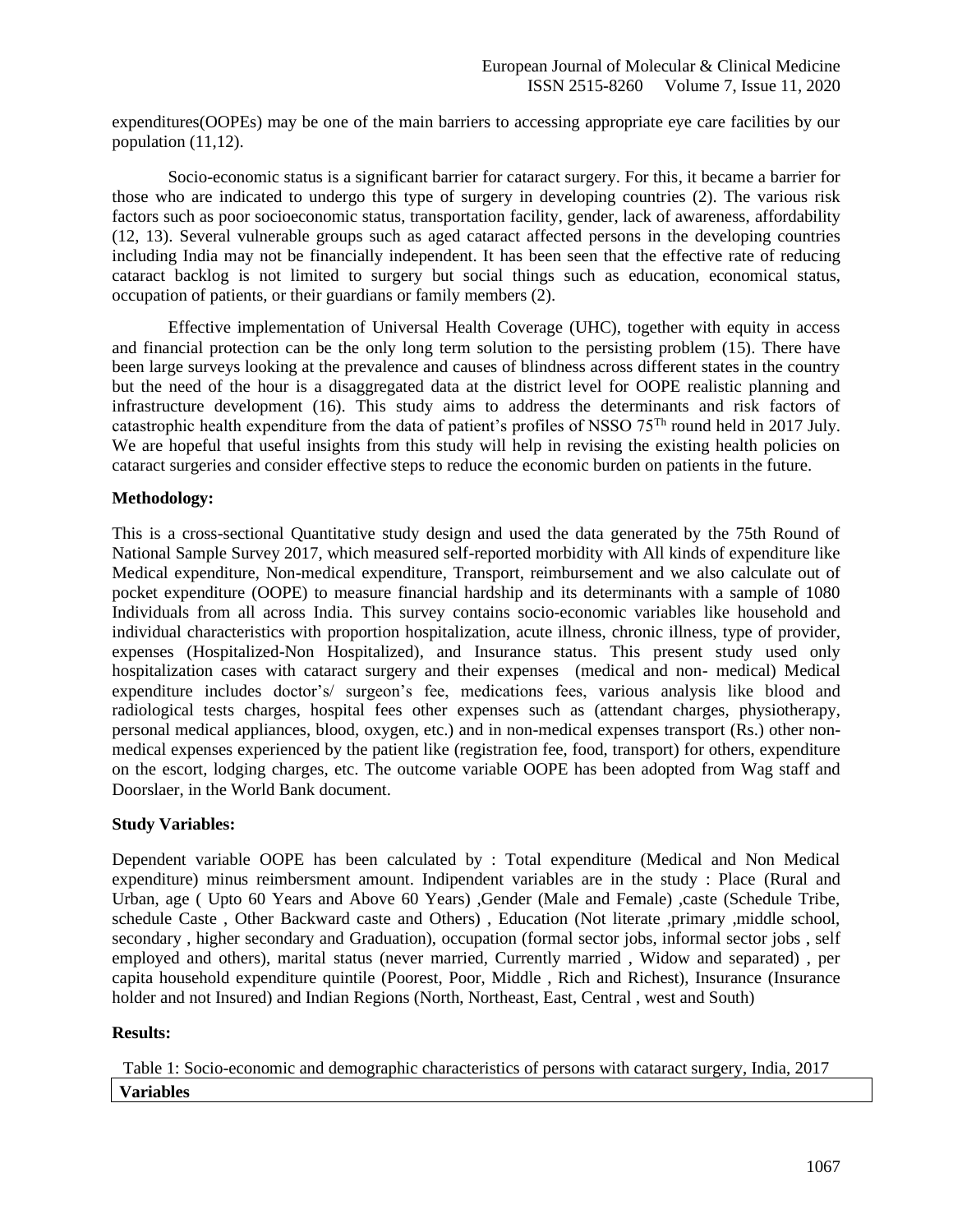| <b>Sector</b>          |                     | <b>Occupation of Household</b>            |                   |  |  |
|------------------------|---------------------|-------------------------------------------|-------------------|--|--|
| Rural                  | 62.4 %              | Formal Sector Job                         | 18.1 (14.1-23.1)  |  |  |
| Urban                  | 37.5 %              | Informal sector Job                       | 18.4 (14.2-23.5)  |  |  |
| Age                    |                     | Self-employed                             | 39.7 (33.1-46.8)  |  |  |
| Mean age               | 61.3                | Others                                    | $23.6(16.1-33.3)$ |  |  |
| Median age             | $60(60-62)$         | <b>Marital Status</b>                     |                   |  |  |
| Up to 60 Years         | 46.1 (38.9-53.3)    | Never Married                             | $1.7(0.8-3.2)$    |  |  |
| Above 60 Years         | $53.9(46.7-61.1)$   | <b>Currently Married</b>                  | 74.1 (68.2-79.2)  |  |  |
| <b>Gender</b>          |                     | Widow                                     | 23.4 (18.4-29.2)  |  |  |
| Male                   | 48.3 (40.9-55.8)    | Separated                                 | $0.7(0.2-1.8)$    |  |  |
| Female                 | $51.6(44.1-59.1)$   | Per capita Household Expenditure Quintile |                   |  |  |
| <b>Social Group</b>    |                     | Poorest                                   | $12.4(8.1-18.5)$  |  |  |
| <b>ST</b>              | $6.6(3.1-13.3)$     | Poor                                      | $17.1(13.2-21.7)$ |  |  |
| SC <sub>1</sub>        | 18.8 (14.6-23.8)    | Middle                                    | 23.1 (18.1-28.9)  |  |  |
| <b>OBC</b>             | 38.9 (32.4-45.8)    | Rich                                      | 22.6 (15.3-32.2)  |  |  |
| Others                 | $35.5(28.1 - 43.8)$ | Richest                                   | 24.8 (19.9-30.5)  |  |  |
| <b>Education</b>       |                     | <b>Insurance Status</b>                   |                   |  |  |
| Not Literate           | 45.9 (38.7-53.2)    | Insured                                   | 19.6 (15.6-24.3)  |  |  |
| Primary                | 28.8 (21.1-38.1)    | Not Insured                               | 80.4 (75.6-84.3)  |  |  |
| Middle school          | $8.8(66.5-11.8)$    | <b>Region</b>                             |                   |  |  |
| Secondary              | $8.5(6.1-11.8)$     | North                                     | $13.2(6.7-24.4)$  |  |  |
| Higher secondary       | $3.7(24.9-54.8)$    | Northeast                                 | $1.5(0.8-2.7)$    |  |  |
| Graduation and above   | $4.1(29.6-5.6)$     | East                                      | 23.3 (18.4-29.1)  |  |  |
| <b>House Hold Size</b> |                     | Central                                   | $13.3(9.7-17.9)$  |  |  |
| Mean                   | $4.5(4.4-4.7)$      | West                                      | $16.5(11.8-22.6)$ |  |  |
| Median                 | $5(4-5)$            | South                                     | 32.1 (26.2-38.3)  |  |  |

North: J& K Himachal Pradesh, Punjab, Chandigarh, Haryana, Delhi, Rajasthan; Northeast: Sikkim, Arunachal Pradesh, Nagaland, Manipur, Mizoram, Tripura, Meghalaya, Assam; East: Bihar, West Bengal, Jharkhand, Odisha; Central: Uttar profile and the basic states are in the international community of the community of the community of the community of the community of the community of the community of the community of the community of the community of th Andhra Pradesh, Karnataka, Lakshadweep, Kerala, Tamil Nadu, Pondicherry, Andaman and Nicobar, Telangana Pradesh, Chhattisgarh, Madhya Pradesh; **West**: Gujrat, Daman and Diu, Dadar and Nagar Haveli, Maharashtra, Goa; **South**:

employed. 74% married population and 23% .12.4% are from the poorest quintile and 24.8 are from the richest quintile. Only 20% of patients are Insured in the sample profile. The regional distribution of cases is 13 % from North, 1.5% from northeast 23.3% from Central, 16.5% from the west, and 32% from south India.

Table 2: describes all different Types of expenditure a patient can have from all this socio-economic and demographic background. The medical expenditure for cataract Surgery is 11243 in India Rural 8542 and Urban 15594, Male 9174 Female 9746, ST spends 5519 SC spends 7647, and others are 13118, the poorest quintile 36666 and the richest quintile 18406 and Insured 7031 not Insured 10066. The Transport expenditure is 543 rupees and Total expenditure is 12749 (Rural 7587 Urban 15094, Male 10010 Female 10749, ST 2925 sc 6829 Others 13600, Poorest 4326 Richest 19308 and Insured 6948 Not Insured 11234). Reimbursement for cataract surgery is 1360 rupees (Rural 1013 Urban 16113, Male 1396 Female 1096, ST 35 SC 703 Other 1705 Insured 2807 Not Insured 858 and Poorest 78 Richest 3702 ) and The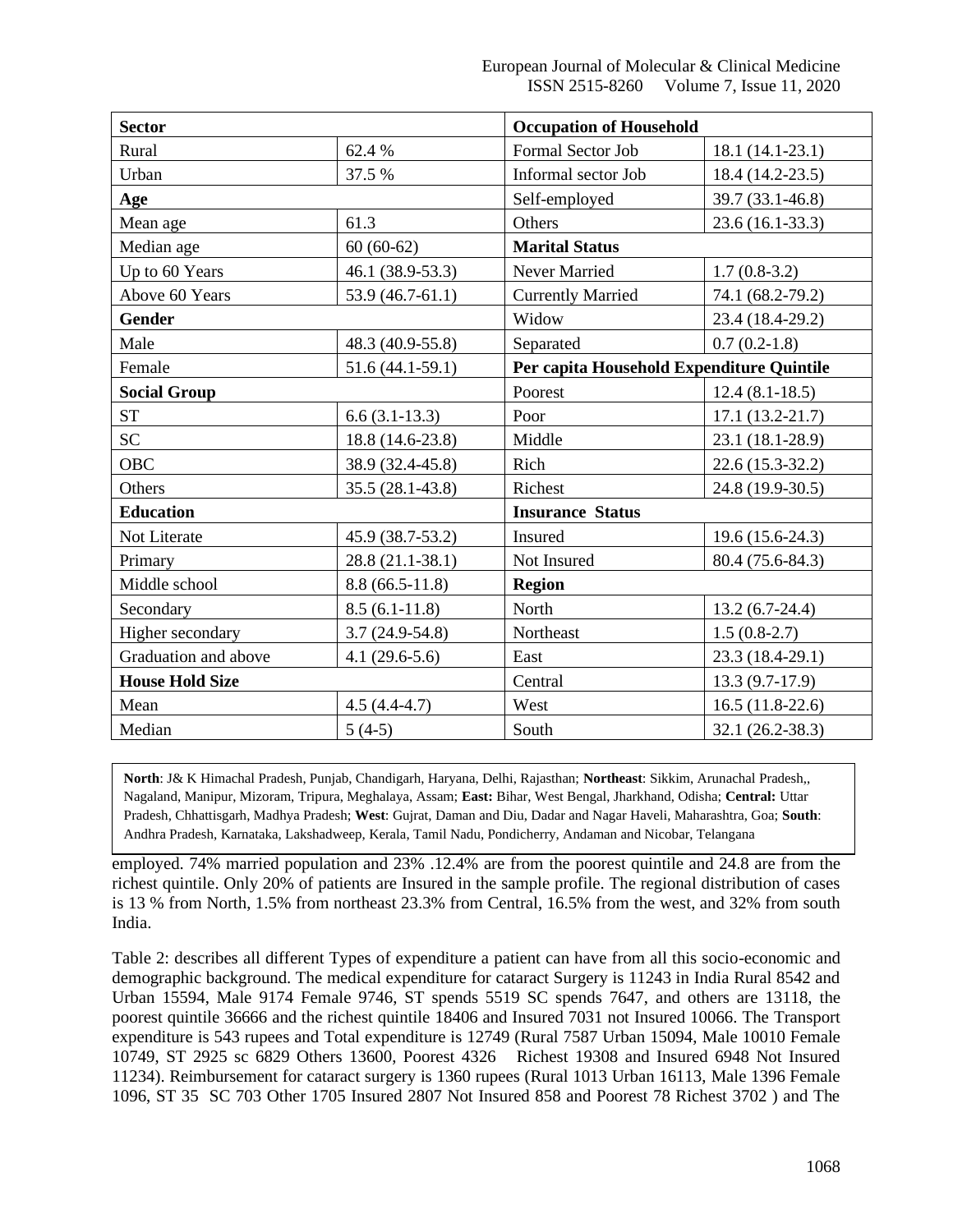out of pocket expenditure for Cataract surgery is 9327 (Rural 6827 Urban 13281, Male 8941 Female 9652, ST 2889 SC 6285 Other 11895 Insured 4947 Not Insured 10376 and Poorest 4247 Richest 16244). These tables give a descriptive idea of the type of expenditure and later Linear regression model has been used for the significance of OOPE.

|                                                           | <b>Medical</b><br><b>Expenditure</b> | <b>Transport</b><br><b>Expenditure</b> | <b>Total</b> | Reimbursement | <b>OOPE</b> |
|-----------------------------------------------------------|--------------------------------------|----------------------------------------|--------------|---------------|-------------|
| <b>Sector</b>                                             |                                      |                                        |              |               |             |
| Rural                                                     | 8542                                 | 377                                    | 7587         | 1013          | 6827        |
| Urban                                                     | 15594                                | 431                                    | 15094        | 1613          | 13281       |
| Age                                                       |                                      |                                        |              |               |             |
| Upto 60 years                                             | 10252                                | 390                                    | 11122        | 1484          | 9916        |
| Above 60                                                  | 8787                                 | 403                                    | 9798         | 1028          | 8825        |
| <b>Gender</b>                                             |                                      |                                        |              |               |             |
| Male                                                      | 9174                                 | 394                                    | 10010        | 1396          | 8941        |
| Female                                                    | 9746                                 | 400                                    | 10749        | 1096          | 9652        |
| <b>Social Group</b>                                       |                                      |                                        |              |               |             |
| <b>ST</b>                                                 | 5519                                 | 191                                    | 2925         | 35            | 2889        |
| <b>SC</b>                                                 | 7647                                 | 433                                    | 6829         | 703           | 6285        |
| <b>OBC</b>                                                | 11584                                | 333                                    | 10458        | 1284          | 9504        |
| Others                                                    | 13118                                | 488                                    | 13600        | 1705          | 11895       |
| <b>Education</b>                                          |                                      |                                        |              |               |             |
| Not Literate                                              | 5611                                 | 356                                    | 6499         | 449           | 6049        |
| Primary                                                   | 8801                                 | 318                                    | 9493         | 567           | 9029        |
| Middle school                                             | 14948                                | 642                                    | 17192        | 1984          | 15208       |
| Secondary                                                 | 14748                                | 378                                    | 13624        | 4573          | 10553       |
| Higher secondary                                          | 18622                                | 483                                    | 22038        | 3735          | 18302       |
| Graduation and above                                      | 26203                                | 835                                    | 28282        | 4032          | 24250       |
| <b>Marital Status</b>                                     |                                      |                                        |              |               |             |
| Never Married                                             | 27193                                | 483                                    | 27623        | 370           | 27252       |
| <b>Currently Married</b>                                  | 9787                                 | 385                                    | 10735        | 1480          | 9468        |
| Widow                                                     | 7256                                 | 442                                    | 8134         | 576           | 7558        |
| Separated                                                 | 6755                                 | 177                                    | 7640         | 319           | 7321        |
| <b>Occupation of Household</b>                            |                                      |                                        |              |               |             |
| Formal Sector Job                                         | 11450                                | 406                                    | 12863        | 2522          | 10505       |
| Informal sector Job                                       | 3775                                 | 290                                    | 4599         | 26            | 4572        |
| Self-employed                                             | 10166                                | 418                                    | 11078        | 636           | 10441       |
| Others                                                    | 11211                                | 436                                    | 11850        | 2218          | 10174       |
| capita<br>Household<br>Per<br><b>Expenditure Quintile</b> |                                      |                                        |              |               |             |

### **Table: 2 Descriptive analysis of all Kind of Expenditure during Inpatient:**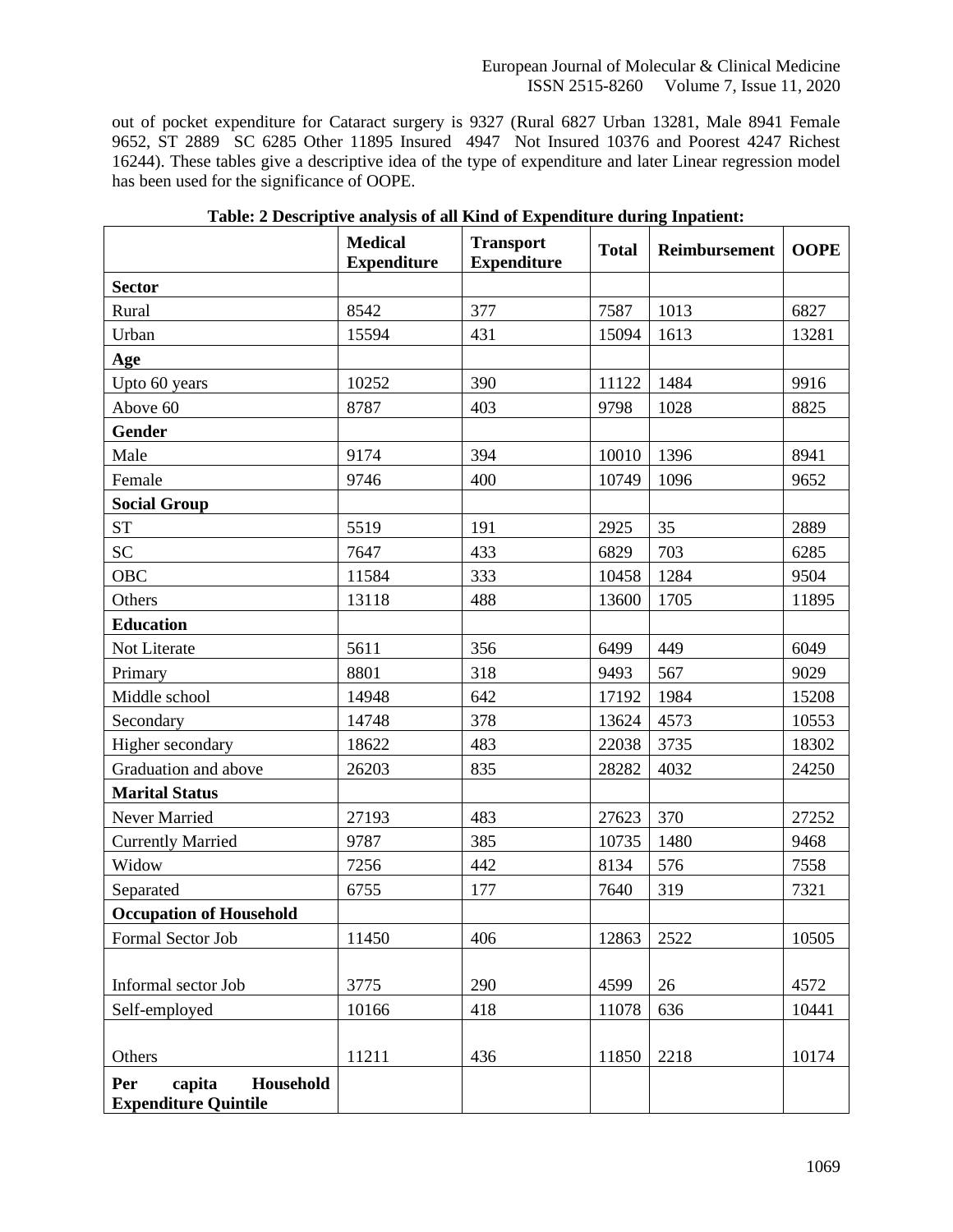### European Journal of Molecular & Clinical Medicine ISSN 2515-8260 Volume 7, Issue 11, 2020

| Poorest                 | 3666  | 267   | 4326  | 78   | 4247  |
|-------------------------|-------|-------|-------|------|-------|
| Poor                    | 7958  | 404   | 8880  | 225  | 8654  |
| Middle                  | 6814  | 395   | 7998  | 301  | 7696  |
| Rich                    | 6697  | 378   | 7520  | 903  | 6616  |
| Richest                 | 18406 | 477   | 19308 | 3702 | 16244 |
| <b>Insurance Status</b> |       |       |       |      |       |
| Insured                 | 7031  | 307   | 6948  | 2807 | 4947  |
| Not Insured             | 10066 | 418   | 11234 | 858  | 10376 |
| <b>Region</b>           |       |       |       |      |       |
| North                   | 7918  | 322   | 8807  | 1355 | 7452  |
| Northeast               | 6026  | 636   | 7155  | 123  | 7031  |
| East                    | 7948  | 413   | 8789  | 441  | 8476  |
| Central                 | 6589  | 341   | 7806  | 530  | 7276  |
| West                    | 10965 | 394   | 12183 | 860  | 11322 |
| South                   | 11787 | 436   | 12571 | 2316 | 10655 |
| <b>Total</b>            | 11243 | 12749 | 1360  | 543  | 9327  |

## **Table: 3 Linear Regression of Out of Pocket Expenditure:**

|                          |                    | <b>Standard</b>                          | P                | 195%    | Conf. |
|--------------------------|--------------------|------------------------------------------|------------------|---------|-------|
| <b>Linear Regression</b> | <b>Coefficient</b> | <b>Value</b><br><b>Interval</b><br>error |                  |         |       |
| <b>Sector</b>            |                    |                                          |                  |         |       |
| Rural                    | $\mathbf{1}$       |                                          |                  |         |       |
| Urban                    | 3709               | 1013                                     | $\boldsymbol{0}$ | 1720    | 5697  |
| Age                      |                    |                                          |                  |         |       |
| Up to 60 Years           | $\mathbf{1}$       |                                          |                  |         |       |
| Above 60 Years           | $-1453$            | 905                                      | 0.11             | $-3228$ | 323   |
| <b>Gender</b>            |                    |                                          |                  |         |       |
| Male                     | $\mathbf{1}$       |                                          |                  |         |       |
| Female                   | 717                | 909                                      | 0.43             | $-1066$ | 2501  |
| <b>Social Group</b>      |                    |                                          |                  |         |       |
| <b>ST</b>                | $\mathbf{1}$       |                                          |                  |         |       |
| <b>SC</b>                | $-1508$            | 1959                                     | 0.44             | $-5353$ | 2336  |
| <b>OBC</b>               | 914                | 1842                                     | 0.62             | $-2699$ | 4528  |
| Others                   | 1868               | 1951                                     | 0.34             | -1959   | 5696  |
| <b>Education</b>         |                    |                                          |                  |         |       |
| Not Literate             | $\mathbf{1}$       |                                          |                  |         |       |
| Primary                  | 1532               | 1070                                     | 0.15             | $-567$  | 3631  |
| Middle school            | 5612               | 1550                                     | $\overline{0}$   | 2569    | 8654  |
| <b>High School</b>       | $-1231$            | 1660                                     | 0.46             | $-4489$ | 2026  |
| 11/12 and Diploma        | 4688               | 2331                                     | 0.05             | 114     | 9261  |
| Graduation and above     | 8378               | 2251                                     | 0.00             | 3962    | 12794 |
| Occupation               |                    |                                          |                  |         |       |
| Formal Sector Job        | $\mathbf{1}$       |                                          |                  |         |       |
| Informal sector Job      | 1194               | 1445                                     | 0.41             | $-1641$ | 4028  |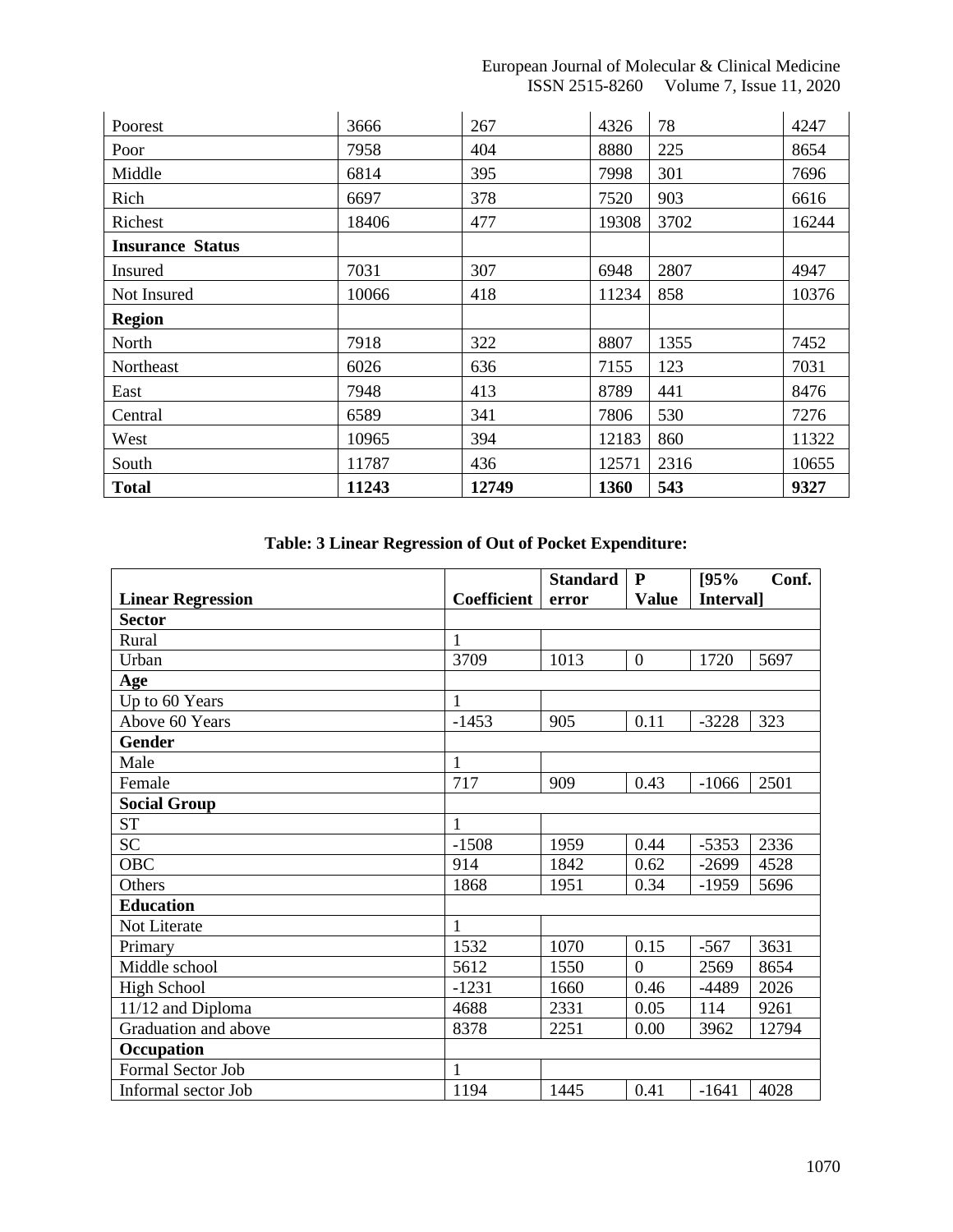European Journal of Molecular & Clinical Medicine ISSN 2515-8260 Volume 7, Issue 11, 2020

| Self-employed                             | 2660         | 1233 | 0.03           | 241     | 5080  |
|-------------------------------------------|--------------|------|----------------|---------|-------|
| Others                                    | 849          | 1360 | 0.53           | $-1820$ | 3517  |
| <b>Type of Provider</b>                   |              |      |                |         |       |
| Public                                    | $\mathbf{1}$ |      |                |         |       |
| Private                                   | 10167        | 926  | $\overline{0}$ | 8351    | 11984 |
| <b>Duration</b>                           | 400          | 208  | 0.05           | $-7$    | 808   |
| Per capita Household Expenditure Quintile |              |      |                |         |       |
| Poorest                                   |              |      |                |         |       |
| Poor                                      | 1966         | 1560 | 0.21           | $-1096$ | 5028  |
| Middle                                    | 1806         | 1499 | 0.23           | $-1136$ | 4748  |
| Rich                                      | $-277$       | 1645 | 0.87           | $-3504$ | 2950  |
| Richest                                   | 5326         | 1732 | 0.00           | 1928    | 8724  |
| <b>Insurance Status</b>                   |              |      |                |         |       |
| Insured                                   | $\mathbf{1}$ |      |                |         |       |
| Not Insured                               | 4830         | 1133 | $\overline{0}$ | 2607    | 7053  |
| <b>Region</b>                             |              |      |                |         |       |
| North                                     | $\mathbf{1}$ |      |                |         |       |
| Northeast                                 | $-2034$      | 3509 | 0.56           | $-8919$ | 4852  |
| East                                      | $-1197$      | 1521 | 0.43           | $-4182$ | 1787  |
| Central                                   | $-1294$      | 1743 | 0.46           | $-4714$ | 2127  |
| West                                      | 1220         | 1619 | 0.45           | $-1958$ | 4397  |
| South                                     | 504          | 1600 | 0.75           | $-2635$ | 3644  |

### **Linear Regression:**

Table 3 shows the determinants of Out of pocket expenditure for cataract surgery in India. Though we have descriptively reported all the determinants but we have used the Linear regression model to see the significance of each factor and Adjusted by Insurance. The urban population tends to spend 3709 more than Rural. We found when the level of education improves the expenditure also increases, people who have studied up to middle school are spending 5612 then Not literate, People studied up to  $11/12<sup>th</sup>$  are spending 4688 then Not literate and a graduate spend 8378 then Not literate. Formal sector Employees are spending 2660 rupees more than Self employed. Private sectors are charging 10167 rupees more than the Public sector. We found duration have not any impact on expenditure in Cataract surgery but when the socio-economic status improves the paying capacity is increasing like: People from Richest quintile are spending 5326 rupees more than the poorest quintile. One of our major findings is that Insurance has a signify factor to reduced OOPE with 4830 rupees. There is no such difference we found in the different parts of India.

#### **Discussion:**

The health rounds of the National Sample Survey are one of the Surveys available in India to study the cost of care and morbidity pattern of diseases. The proportion of people who have hospitalized for cataract surgery is 1.4% and global trends are also similar (17). Reported morbidity is higher in rural (62%) as compared to Urban as like other studies. The proportion of patients with cataract surgery who received care with public healthcare providers was only 40%. This study concluded that important reasons for this could be the lack of appropriate public services at primary health care levels. This study shows that hospitalization from Urban, Socially high offs and Not-Insured are going through financial hardship as measured by the Linear regression Model (18-23).

### **Funding:** Self

### **Conflict of interest:** Nil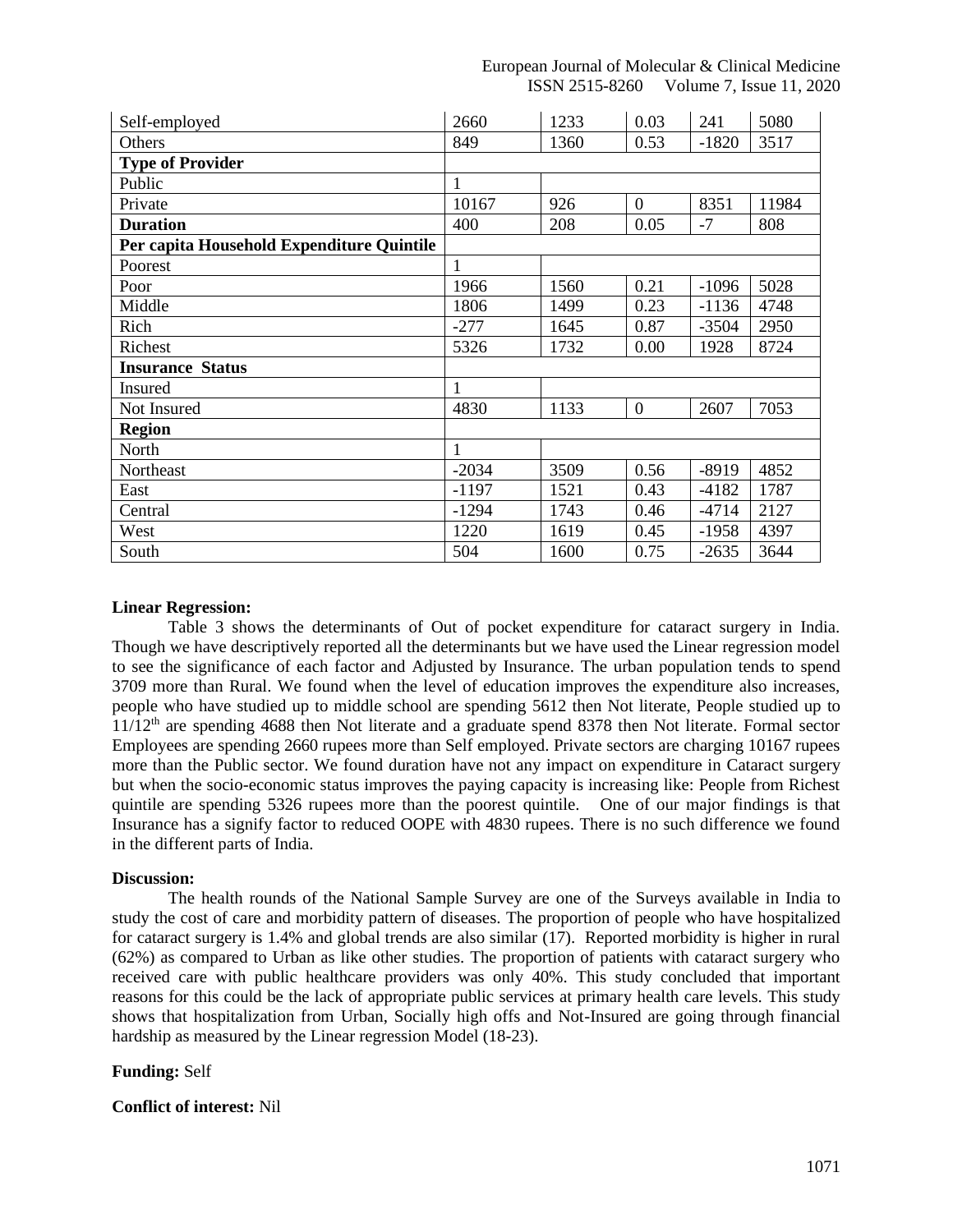### **Ethical Permissions: Approved.**

### **References:**

- 1. Baltussen R, Sylla M, Mariotti SP. Cost effectiveness analysis of cataract surgery: A Global and Regional analysis. Bulletin of the World Health Organization 2004;82: 338-345
- 2. Deshpande M. Vision 2020: Right to Sight India. Med J Armed Forces India. 2008;64(4):302‐303.
- 3. Khairallah M, Kahloun R, Bourne R, et al. Number of People Blind or Visually Impaired by Cataract Worldwide and in World Regions, 1990 to 2010. Invest Ophthalmol Vis Sci. 2015; 56(11):6762‐6769.
- 4. Liu YC, Wilkins M, Kim T, Malyugin B, Mehta JS. Cataracts. Lancet. 2017;390:600–12.
- 5. Rao GN, Khanna R, Payal A. The global burden of cataract. Curr Opin Ophthalmol. 2011;22:4–9.
- 6. Mohan M. Survey of blindness-India (1986–1989). In: Summary Results: Programme for the Control of Blindness. Ministry of Health and Family Welfare, Government of India: New Delhi. 1992
- 7. Singh S et al.The prevalence and risk factors for cataract in rural and urban India." Indian journal of ophthalmology 2019: 69(4): 477-483.
- 8. Murthy GVS et al. "Current status of cataract blindness and Vision 2020: the right to sight initiative in India." Indian journal of ophthalmology 2008; 56(6): 489-94.
- 9. Nangia V, Jonas JB, Sinha A, Matin A, Kulkarni M. Refractive error in central India: The central India eye and medical study. Ophthalmology. 2010;117:693–9.
- 10. Raman R, Pal SS, Adams JS, Rani PK, Vaitheeswaran K, Sharma T. Prevalence and risk factors for cataract in diabetes: Sankara Nethralaya Diabetic Retinopathy Epidemiology and Molecular Genetics Study, report no.17. Invest Ophthalmol Vis Sci. 2010;51:6253–61.
- 11. Neena J, Rachel J, Praveen V, Murthy GV Rapid Assessment of Avoidable Blindness India Study Group. Rapid assessment of avoidable blindness in India. PLoS One. 2008;3:e2867.
- 12. Finger RP. Cataracts in India: Current situation, access, and barriers to services over time. Ophthalmic Epidemiol. 2007;14: 112–8.
- 13. Park K. Park's Textbook of preventive and social medicine. 18 ed. Banarsidas Bhanot; Jabalpur: 2005. Health programs in India; pp. 329–348.
- 14. Finger RP, Kupitz DG, Fenwick E, et al. The impact of successful cataract surgery on quality of life, household income, and social status in South India. PLoS One. 2012;7(8):e44268.
- 15. Lindfield R, Vishwanath K, Ngounou F, Khanna RC. The challenges in improving the outcome of cataract surgery in low and middle-income countries. Indian J Ophthalmol. 2012;60(5):464‐469.
- 16. Marmamula S, Khanna RC, Shekhar K, Rao GN. Outcomes of Cataract Surgery in Urban and Rural Population in the South Indian State of Andhra Pradesh: Rapid Assessment of Visual Impairment (RAVI) Project. PLoS One. 2016;11(12):e0167708.
- 17. Ramke J, Petkovic J, Welch V, et al. Interventions to improve access to cataract surgical services and their impact on equity in low- and middle-income countries. Cochrane Database Syst Rev. 2017;11(11): CD011307.
- 18. Maharana PK, Chhablani JK, Das TP, Kumar A, Sharma N. All India Ophthalmological Society members survey results: Cataract surgery antibiotic prophylaxis current practice pattern 2017. Indian J Ophthalmol. 2018;66(6):820‐824.
- 19. World Health Organization. What is universal coverage? 2016 Report. Available from: [http://www.who.int/health\\_financing/universal\\_coverage\\_definition/en/.](http://www.who.int/health_financing/universal_coverage_definition/en/)
- 20. Patil S, Gogate P, Vora S, et al. Prevalence, causes of blindness, visual impairment, and cataract surgical services in Sindhudurg district on the western coastal strip of India. Indian J Ophthalmol. 2014;62(2):240‐245.
- 21. Kandel RP, Rajashekaran SR, Gautam M, Bassett KL. Evaluation of alternate outreach models for cataract services in rural Nepal. BMC Ophthalmol. 2010;10:9-13.
- 22. A-98/3 Okhla Industrial Area, Phase II, New Delhi 110020: printed at Shree Om Enterprises Pvt. Ltd; 2005. National Commission on Macroeconomics and Health, Ministry of Health and Family